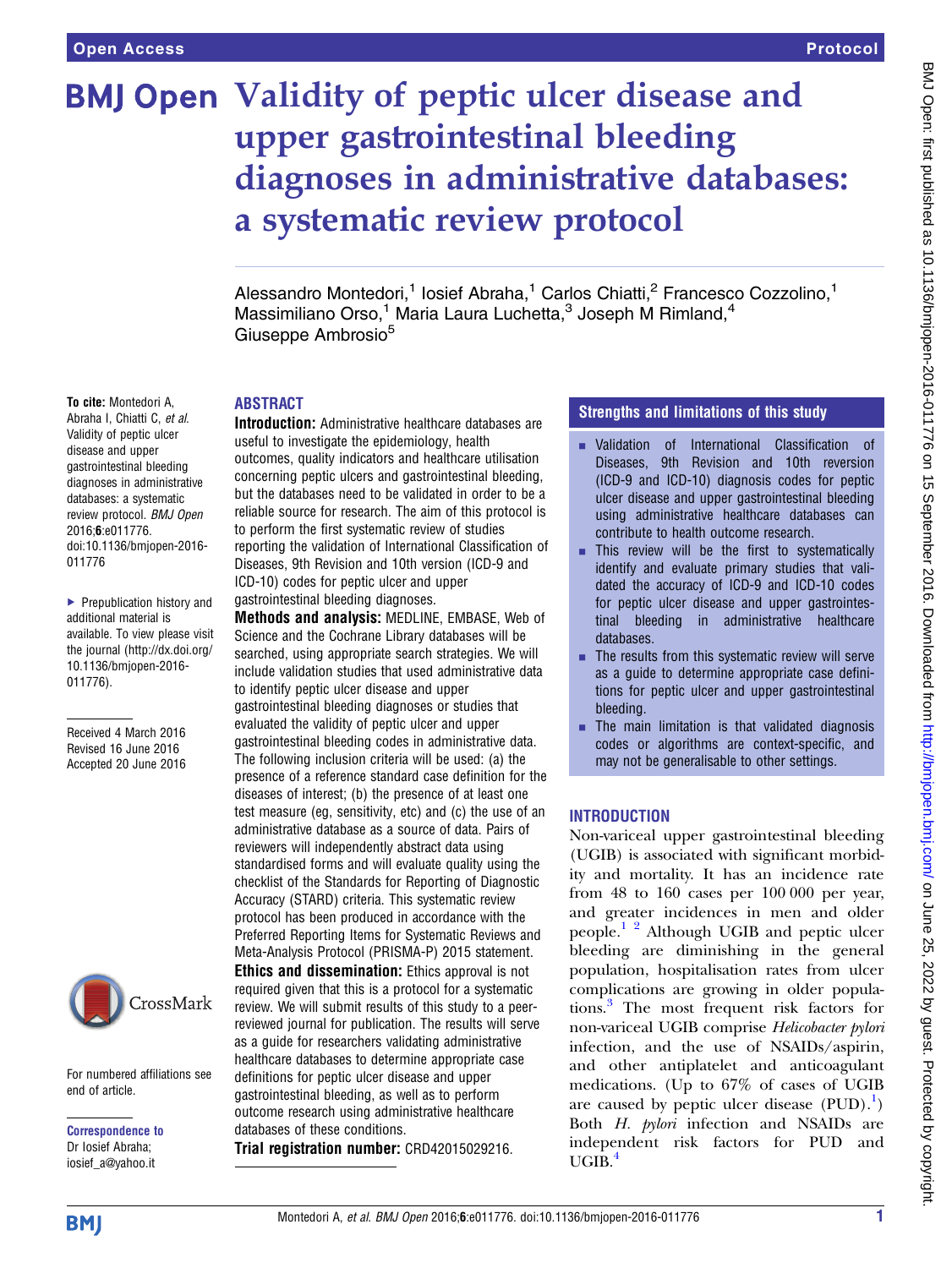Health authorities generate and maintain large administrative healthcare databases that typically contain information and data regarding health resource utilisation (eg, hospitalisations, outpatient care and drug prescriptions) and vital statistics.<sup>5</sup> For research, one of the advantages of administrative databases is that they passively collect data at a population level with longitudinal follow-up, making their results easily generalisable. In addition, they are considered to be cost-effective compared with primary data collection.<sup>6</sup> <sup>7</sup> The main disadvantage of these databases is that they are generated for administrative purposes, such as billing, and as a repository for patient hospital records, and not for research, hence, the diagnostic codes for specific disorders must be validated according to an accepted 'gold standard' reference diagnosis. $8-14$  $8-14$ 

In the gastrointestinal field, administrative healthcare databases have been used to estimate the epidemiology of  $PUD<sup>15</sup>$  $PUD<sup>15</sup>$  $PUD<sup>15</sup>$  and UGIB,<sup>16</sup> to assess drug-related gastrointestinal outcomes, $17-19$  $17-19$  to conduct active drug surveillance $^{20}$  $^{20}$  $^{20}$  and health service quality evaluation. $^{21\,\, \bar{2}2}$ 

Current administrative databases use the International Classification of Diseases, 9th Revision (ICD-9) or 10th Revision (ICD-10) codes for PUD and UGIB. Validation of diagnostic codes is of particular interest to national healthcare authorities to perform surveillance of medical products and epidemiological studies of diseases. For example, the US Food and Drug Administration has sponsored a pilot project, Mini-Sentinel, with the aim of performing active surveillance to improve safety signals that emerge for newly released medical products. To implement this work, the programme needed to identify algorithms used to detect a number of health outcomes of interest using administrative data sources and identify the performance characteristics of these algorithms.<sup>23</sup> The Mini-Sentinel programme produced a series of systematic reviews of validated methods and case definitions, to identify various diseases or health outcomes in administrative data, including cardiocerebrovascular diseases<sup>24-28</sup> and other conditions. $29-33$  For the purpose of establishing best practices in the use of administrative data for health research and surveillance, the Canadian Rheumatology Administrative Data Network conducted a systematic review of studies reporting on the validity of diagnostic codes to identify cardiovascular diseases. $34-36$  Likewise, the Regional Health Authority of Umbria, is interested in the validity of administrative data diagnoses and in identifying case definitions and the algorithms developed for different diseases, including cancer (breast, lung and colorectal), $\frac{9}{11}$  chronic obstructive pulmonary disease<sup>[13](#page-4-0)</sup> and non-variceal UGIB, which is the focus of this article.

In the medical literature, at the present time, the validity and performance of algorithms employing diagnostic codes for PUD and UGIB have not been systematically investigated. With the current protocol, we plan to systematically evaluate validation studies of diagnostic codes corresponding to these gastrointestinal conditions in administrative databases.

#### **METHODS** Literature search

Published peer-reviewed articles will be identified through comprehensive searches of MEDLINE, EMBASE, Web of Science and the Cochrane Library from their inception. We will use a search strategy that we developed based on the combination of: (a) keywords and Medical Subject Headings (MeSH) terms to identify records regarding PUD and UGIB; (b) terms to identify studies likely to contain validity or accuracy measures; and (c) a search strategy, based on the combination of terms used by Benchimol et  $a<sup>37</sup>$  $a<sup>37</sup>$  $a<sup>37</sup>$  and the Mini-Sentinel programme,  $38^{39}$  which is designed to accurately identify studies that use healthcare administrative databases. The search strategy is available as online [supplementary appendix](http://dx.doi.org/10.1136/bmjopen-2016-011776) 1. Relevant reference lists of key articles will be hand searched in order to retrieve additional articles. Pertinent articles that cited the article of interest, identified through the preceding search strategy, will be sought through the 'Cited-By' tools in PubMed and Google Scholar. Two independent reviewers will screen titles and abstracts for eligibility. Discussion will be used to resolve discrepancies.

This review protocol has been prepared according to the Preferred Reporting Items for Systematic reviews and Meta-Analysis Protocols (PRISMA-P) 2015 statement $^{40}$  $^{40}$  $^{40}$  and the results will be presented following the PRISMA flow diagram (fi[gure 1](#page-2-0)).<sup>41</sup> This protocol has also been published in the PROSPERO International Prospective Register of Systematic Reviews with registration number CRD42015029216 [\(http://www.crd.york.ac.](http://www.crd.york.ac.uk/PROSPERO) [uk/PROSPERO](http://www.crd.york.ac.uk/PROSPERO)).

# Inclusion criteria

# Type of studies

We will consider any type of diagnostic (cross-sectional, retrospective or prospective) cohort study, without limits in publication date, and published in English, for inclusion.

# Population

The target populations will include patients of any age and sex with peptic ulcer or gastrointestinal haemorrhage. Since there are substantial differences between in-hospital and outpatient upper gastrointestinal bleeders in terms of both clinical risk profile and treatment patterns<sup>[42](#page-4-0)</sup> we will consider two types of cohorts with bleeding: (a) patients who have been admitted to a hospital due to non-variceal UGIB caused by peptic ulcer and (b) outpatients who have been visited for peptic ulcer or gastrointestinal bleeding.

# Index test

Studies that validated diagnostic codes or algorithms related to ICD-9 or ICD-10 for PUD or UGIB will be considered. The ICD-9 codes for PUD and UGIB are: 531.0–531.7, 531.9 for gastric ulcers and haemorrhage, 532.0–532.7, 532.9 for duodenal ulcers and haemorrhage,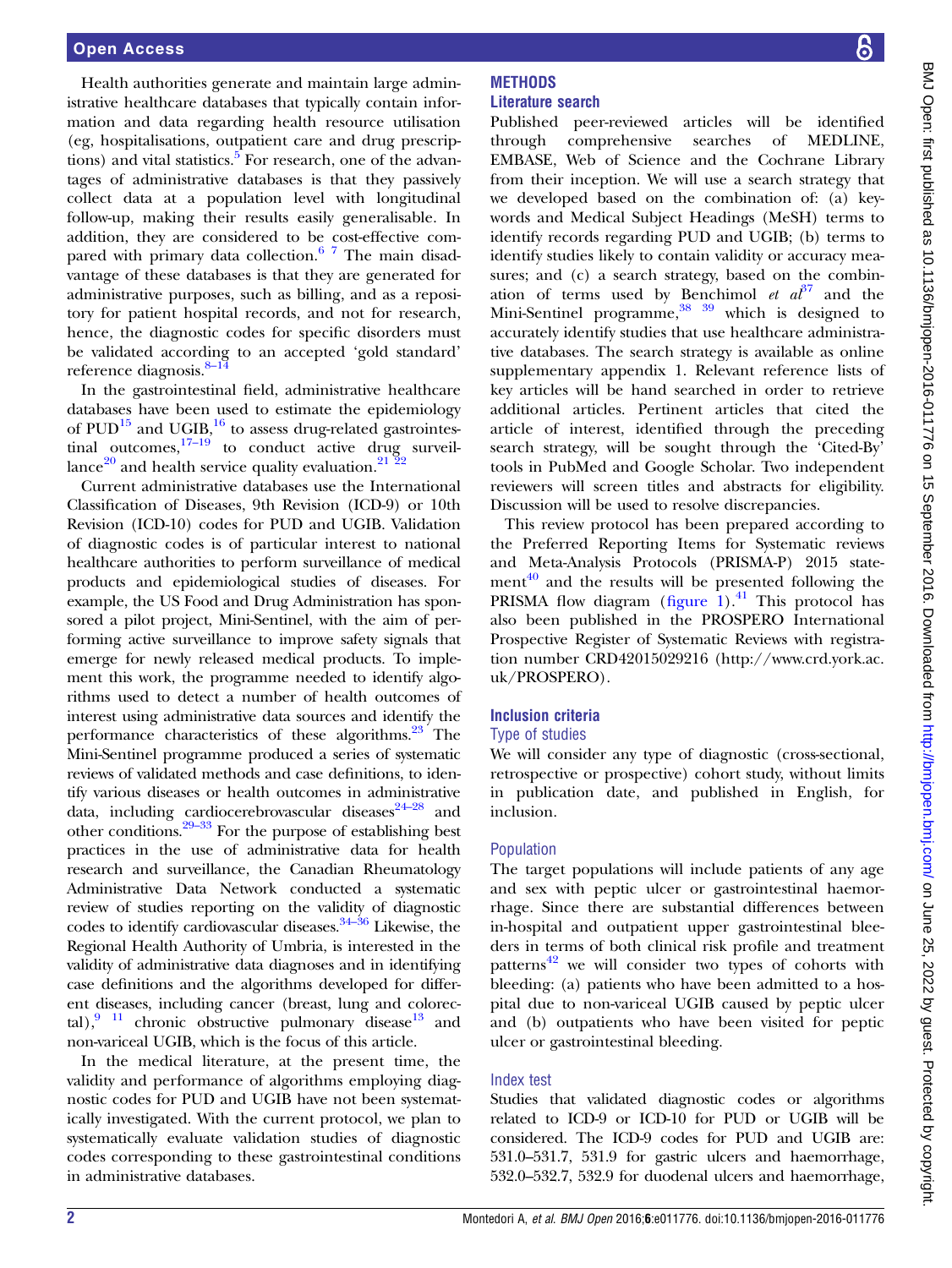

533.0–533.7, 533.9 for peptic ulcers and haemorrhage, 534.0–534.7, 534.9 for gastrojejunal ulcers and haemorrhage, and 578.0, 578.1, 578.9 for gastrointestinal haemorrhage. The ICD-10 codes are K25.0-K25.7 and K25.9 for gastric ulcers and haemorrhage, K26.0-K26.7 and K26.9 for duodenal ulcers and haemorrhage, K27.0-K27.7 and K27.9 for peptic ulcers and haemorrhage and K28.0-K28.7 and K28.9 for gastrojejunal ulcers and haemorrhage and K92.0, K92.1 and K92.2 for gastrointestinal haemorrhage. Detailed descriptions of each ICD code are reported in online [supplementary appendix](http://dx.doi.org/10.1136/bmjopen-2016-011776) 2.

# Reference standard

<span id="page-2-0"></span>Figure 1 Study screening

process.

Studies will be considered in which the diagnoses of target diseases were confirmed through review of medical charts, medical notes or electronic health records. Confirmed peptic ulcers will include cases of active gastric or duodenal ulcers, or gastroduodenal perforation, as confirmed by surgery, endoscopy, X-ray or autopsy. Confirmed UGIB will include cases of haemorrhage from gastric or duodenal ulcers, haemorrhagic gastritis, duodenitis or gastroduodenal perforation, confirmed by surgery, endoscopy, X-ray or autopsy.

# **Outcome**

Studies that reported the accuracy of administrative data codes to discriminate cases of PUD or UGIB, at least in terms of sensitivity or positive predictive values (PPVs) will be eligible for inclusion.

# Selection process

During the initial stage, titles and abstracts will be screened to identify potentially eligible studies. Subsequently, full texts of articles will be obtained and evaluated to determine if they meet the inclusion and exclusion criteria. We will perform data abstraction with standardised data collection forms, which will be tested on a sample of eligible articles beforehand. Title and abstract screening, full-text screening and data abstraction will be carried out, independently, and in duplicate, by two review authors. Any discrepancies will be resolved by consensus, and where necessary, by involving a third review author. Calibration exercises will be performed at each step of the process.

# Data extraction

Data extraction will include the following information:

- I. The details of the included study (including title, year and journal of publication, country of origin, and sources of funding; the first author will be used as the study ID);
- II. The disease of interest (peptic ulcer or UGIB);
- III. The target population from which the administrative data were collected;
- IV. The type of administrative database used (eg, hospitalisation discharge data), outpatient records (eg, physician billing claims), etc;
- V. The ICD-9 or ICD-10 code used;
- VI. External validation;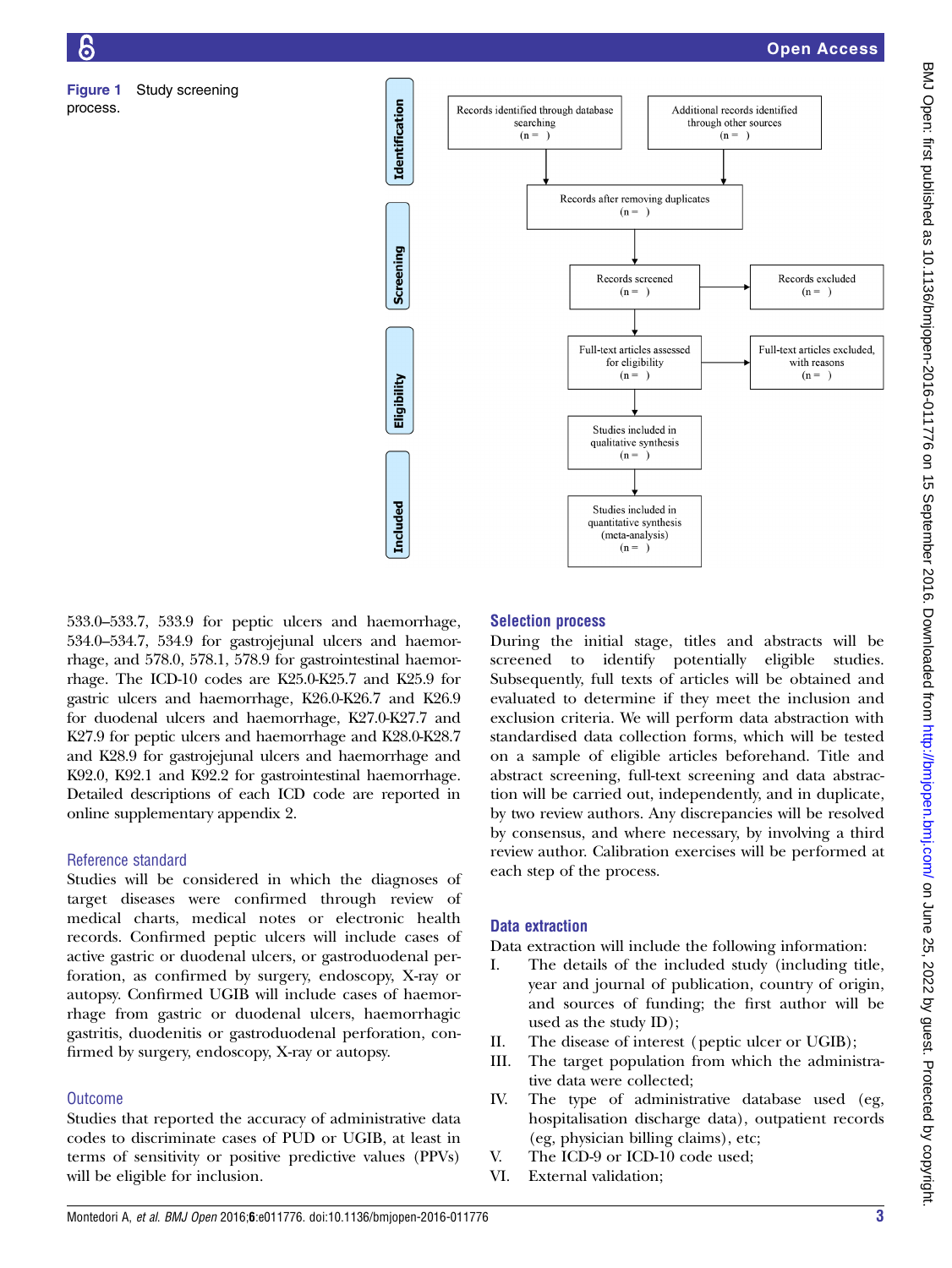- <span id="page-3-0"></span>VII. Use of training and testing cohorts;
- VIII. The reference standard used to determine the validity of the diagnostic code (eg, medical chart review, patient self-reports, disease registry, etc);
- IX. The characteristic of the test used to determine the validity of the diagnostic code or algorithm (eg, sensitivity, specificity, PPVs and negative predictive values (NPVs), area under the receiver operating characteristic (ROC) curve, likelihood ratios (LR) and κ-statistics);
- X. Any conflict of interest.

# Quality assessment

The design and method of the included primary studies will be assessed using a checklist developed by Benchimol et  $al$ <sup>[37](#page-4-0)</sup> based on the criteria published by the Standards for Reporting of Diagnostic Accuracy (STARD) initiative for the accurate reporting of studies using diagnostic studies.[43](#page-4-0) The checklist is provided in online [supplementary appendix](http://dx.doi.org/10.1136/bmjopen-2016-011776) 3. The presence of potential biases within the studies will be reported descriptively.

No subgroup analysis or publication bias assessment is anticipated.

# Analysis

For each algorithm, we will abstract the validation statistics provided in the included studies. Validation statistics may include sensitivity, specificity, PPV and NPV. We will calculate 95% CIs when they are not reported in the articles. Where sufficient and homogeneous data are available we will derive summary estimates of sensitivity and specificity and their 95% CIs data using a bivariate model.<sup>44</sup> Data will be meta-analysed using a randomeffects model so that sensitivity and specificity are assumed to vary across studies. Separate meta-analyses will be provided based on the administrative data source (outpatient vs inpatient data), type of ICD code (ICD-9 or ICD-10) and type of disease (ulcer or haemorrhage). We will perform subgroup analyses according to the timing of publication and ICD code assessed to examine whether accuracy data have changed overtime.

In addition, summary ROC curves will be constructed and pooled estimates of LR+, LR− and diagnostic OR will be calculated. Heterogeneity will be assessed by visual inspection of forest plots and ROC plots, as well as regression analysis suggested by Reitsma et al.<sup>[44](#page-4-0)</sup> Where there is important heterogeneity, we will not pool the data.

Publication bias will not evaluated, as the common tests available (Begg, Egger and Deeks tests) provide dif-ferent results and thus are not interchangeable.<sup>[45](#page-4-0)</sup>

# Ethics and dissemination

Approval from an ethics committee is not required, since this review protocol will use publicly available data without directly involving human participants. An outline of the protocol has been published in the PROSPERO International Prospective Register of Systematic Reviews

in 2015, registration number CRD42015029216. The results of the review will summarise the studies validating diagnostic codes that identify PUD and UGIB in administrative data. In addition, the results will serve as a guide to identify appropriate case definitions and algorithms of PUD and UGIB for researchers validating administrative healthcare databases, as well as for outcome research that uses administrative healthcare databases on these conditions. Findings of the review will be presented at relevant scientific conferences and disseminated through publication in a peer-reviewed journal.

#### Author affiliations

<sup>1</sup>Health Planning Service, Regional Health Authority of Umbria, Perugia, Italy <sup>2</sup>Scientific Directorate, Italian National Research Center on Aging, Ancona, Italy

3 Department of General Medicine, Azienda USL Umbria 1, Perugia, Italy 4 Department of Geriatrics and Geriatric Emergency Care, Italian National Research Center on Aging, Ancona, Italy

5 Department of Cardiology, University of Perugia School of Medicine, Perugia, Italy

Contributors IA, JMR, FC, MO and AM conceived the study. JMR, IA, MLL, FC, MO, CC, GA and AM were responsible for designing the protocol. IA, GA, AM, MO, JMR and FC drafted the protocol manuscript. JMR, IA, FC and MO developed the search strategy. JMR, IA, MLL, FC, MO, CC, GA and AM critically revised the successive versions of the manuscript and approved the final version.

Funding This review protocol was funded by the Regional Health Authority of Umbria.

Disclaimer The study funder was not involved in the study design or the writing of the protocol.

Competing interests None declared.

Provenance and peer review Not commissioned; externally peer reviewed.

Data sharing statement All the results from the final version of the systematic review will be published.

Open Access This is an Open Access article distributed in accordance with the Creative Commons Attribution Non Commercial (CC BY-NC 4.0) license, which permits others to distribute, remix, adapt, build upon this work noncommercially, and license their derivative works on different terms, provided the original work is properly cited and the use is non-commercial. See: [http://](http://creativecommons.org/licenses/by-nc/4.0/) [creativecommons.org/licenses/by-nc/4.0/](http://creativecommons.org/licenses/by-nc/4.0/)

# REFERENCES

- Tielleman T, Bujanda D, Cryer B. Epidemiology and risk factors for upper gastrointestinal bleeding. [Gastrointest Endosc Clin N Am](http://dx.doi.org/10.1016/j.giec.2015.02.010) 2015;25:415–28.
- 2. Kurien M, Lobo AJ. Acute upper gastrointestinal bleeding. [Clin Med](http://dx.doi.org/10.7861/clinmedicine.15-5-481) [\(Lond\)](http://dx.doi.org/10.7861/clinmedicine.15-5-481) 2015;15:481–5.
- Lanas A, García-Rodriguez LA, Polo-Tomás M, et al. The changing face of hospitalisation due to gastrointestinal bleeding and perforation. [Aliment Pharmacol Ther](http://dx.doi.org/10.1111/j.1365-2036.2010.04563.x) 2011;33:585–91.
- 4. Papatheodoridis GV, Sougioultzis S, Archimandritis AJ. Effects of Helicobacter pylori and nonsteroidal anti-inflammatory drugs on peptic ulcer disease: a systematic review. [Clin Gastroenterol Hepatol](http://dx.doi.org/10.1016/j.cgh.2005.10.006) 2006;4:130–42.
- 5. Jutte DP, Roos LL, Brownell MD. Administrative record linkage as a tool for public health research. [Annu Rev Public Health](http://dx.doi.org/10.1146/annurev-publhealth-031210-100700) 2011;32:91–108.
- 6. Schneeweiss S, Avorn J. A review of uses of health care utilization databases for epidemiologic research on therapeutics. [J Clin](http://dx.doi.org/10.1016/j.jclinepi.2004.10.012) [Epidemiol](http://dx.doi.org/10.1016/j.jclinepi.2004.10.012) 2005;58:323–37.
- 7. Motheral BR, Fairman KA. The use of claims databases for outcomes research: rationale, challenges, and strategies. [Clin Ther](http://dx.doi.org/10.1016/S0149-2918(97)80122-1) 1997;19:346–66.